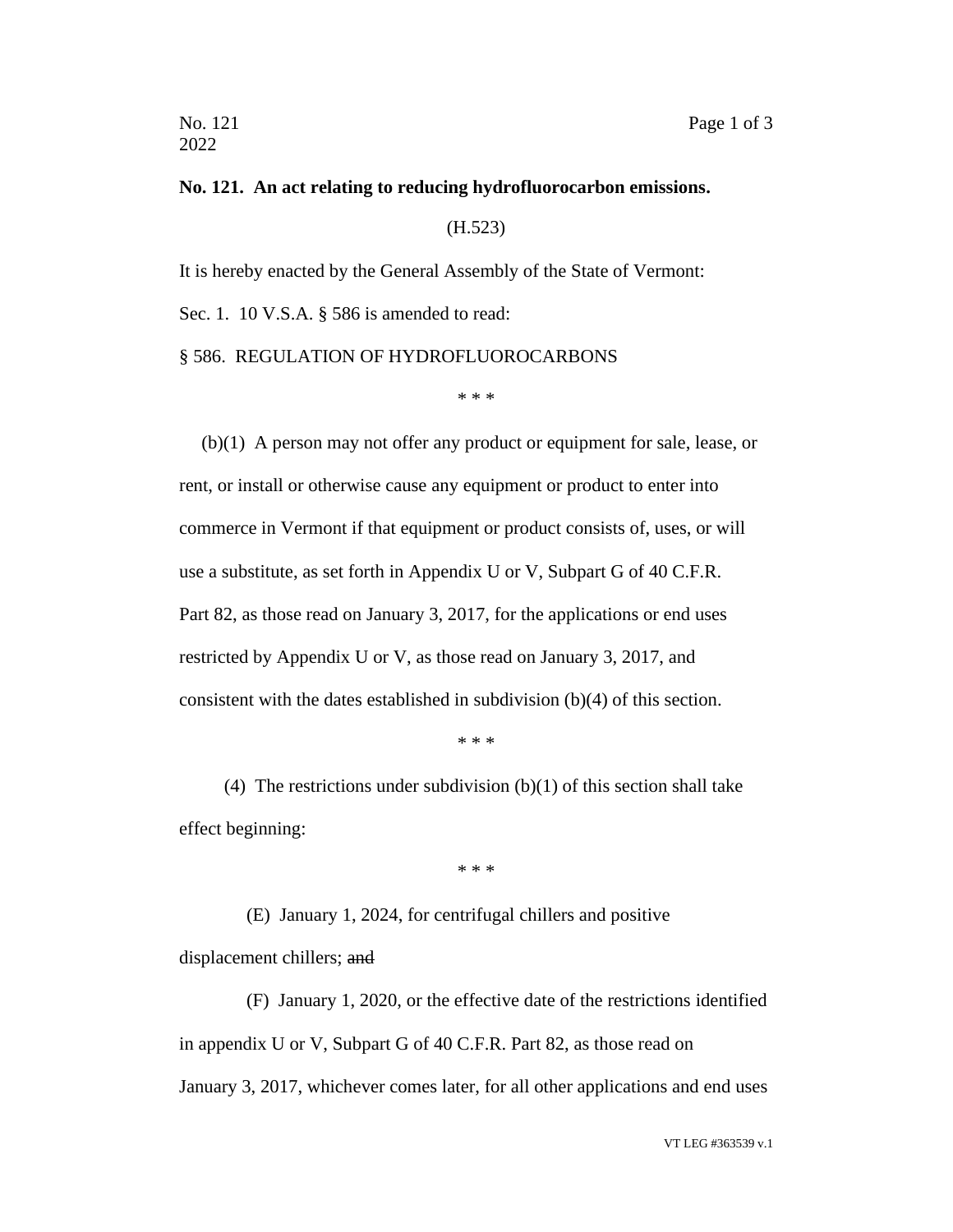for substitutes not covered by the categories listed in subdivisions (A) through (E) of this subsection (b);

(G) July 1, 2022, for refrigeration systems used in ice skating rinks; and

(H) January 1, 2023, for containers designed for consumer recharge of motor vehicle air conditioners that use substitutes prohibited under this section.

\* \* \*

(e) The Secretary of Administration shall include in Administrative Bulletin 3.5 a requirement that State procurement contracts shall not include products that contain hydrofluorocarbons, as prohibited in this section.

Sec. 2. 10 V.S.A. § 573 is amended to read:

## § 573. MOTOR VEHICLE AIR CONDITIONING

(a) After January 1, 1991, no No person, for compensation, may perform service on motor vehicle air conditioners, unless that person uses equipment that is certified by the Underwriters Laboratories, or an institution determined by the Secretary to be comparable, as meeting the Society of Automotive Engineers standard applicable to equipment for the extraction and reclamation of refrigerant or a substitute prohibited under section 586 of this title from motor vehicle air conditioners.

\* \* \*